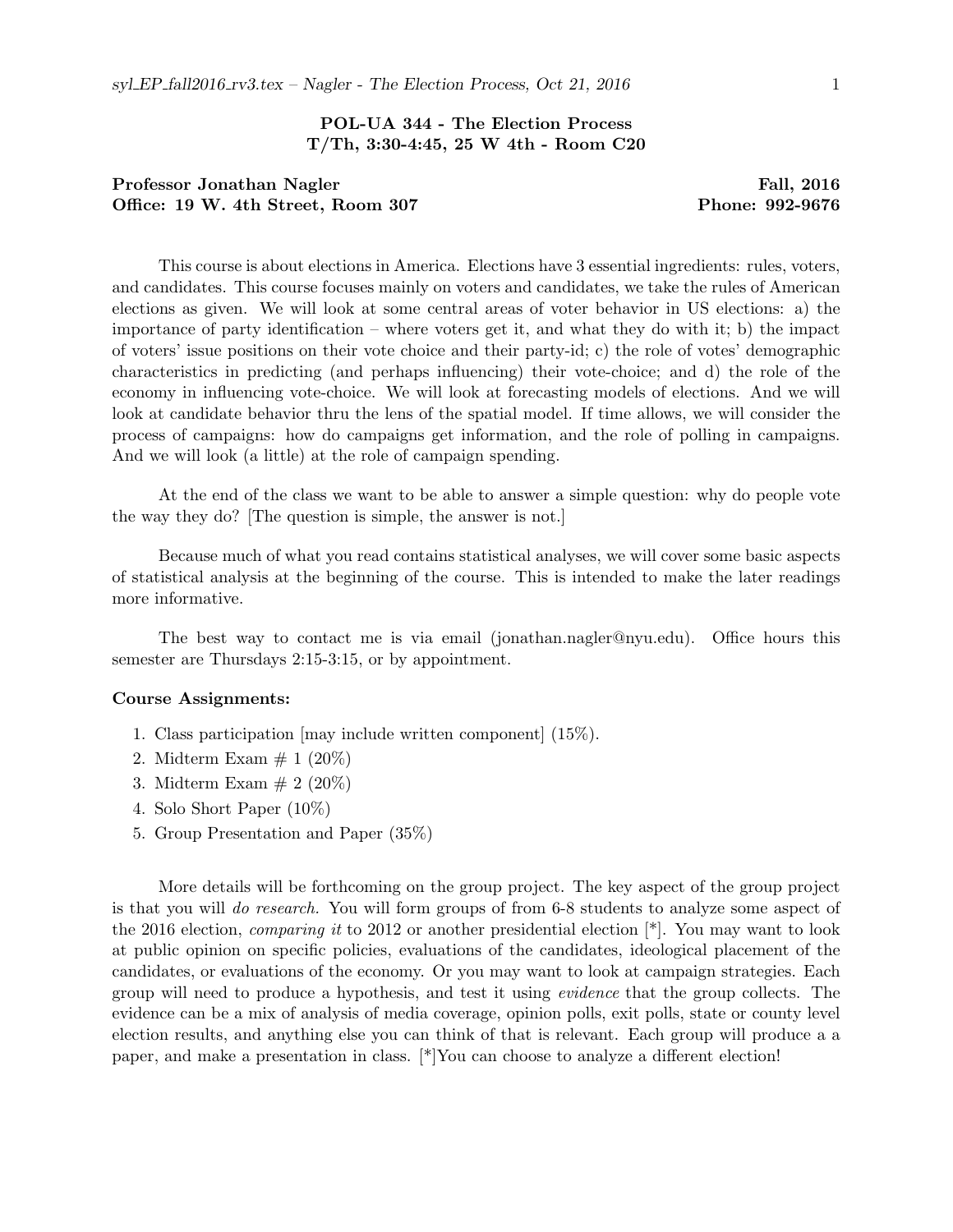You will be evaluated based on several criteria. You should have a clear statement of your thesis or hypothesis. You should consider alternative hypotheses to what you are presenting. You should be very clear on where your data come from, and what sources you are using. You should clearly describe how you analyze any data you acquire. And you should explain your conclusions in a clear manner, and describe how consistent they are, or are not, with conventional wisdom (if any exists).

Other than the texts mentioned below, readings will be provided online via NYU-CLASSES, or you may be instructed to download journal articles from sources NYU has access to.

### Texts Available Electronically:

Who Votes Now: Demographics, Issues, Inequality and Turnout in the United States, Leighley, Jan E. and Jonathan Nagler, Princeton University Press, 2013 (ISBN: 9780691159355)

Data and Democracy, Therriault, Andrew (ed), 2016, O'Reilly Press, (ISBN: 978-1-491- 95905-3).

There is an optional text available: A Stata Companion to Political Analysis, 2nd edition, Pollock, CQ Press (ISBN-0: 1608716716; ISBN-13: 978-1608716715). You may find this useful if you do quantitative work for your course project. You would probably find the first edition to be helpful as well, but not quite as up to date.

The order of topics listed below could change a little. You need to keep up with the schedule as announced in class, and/or via email and/or NYU-CLASSES!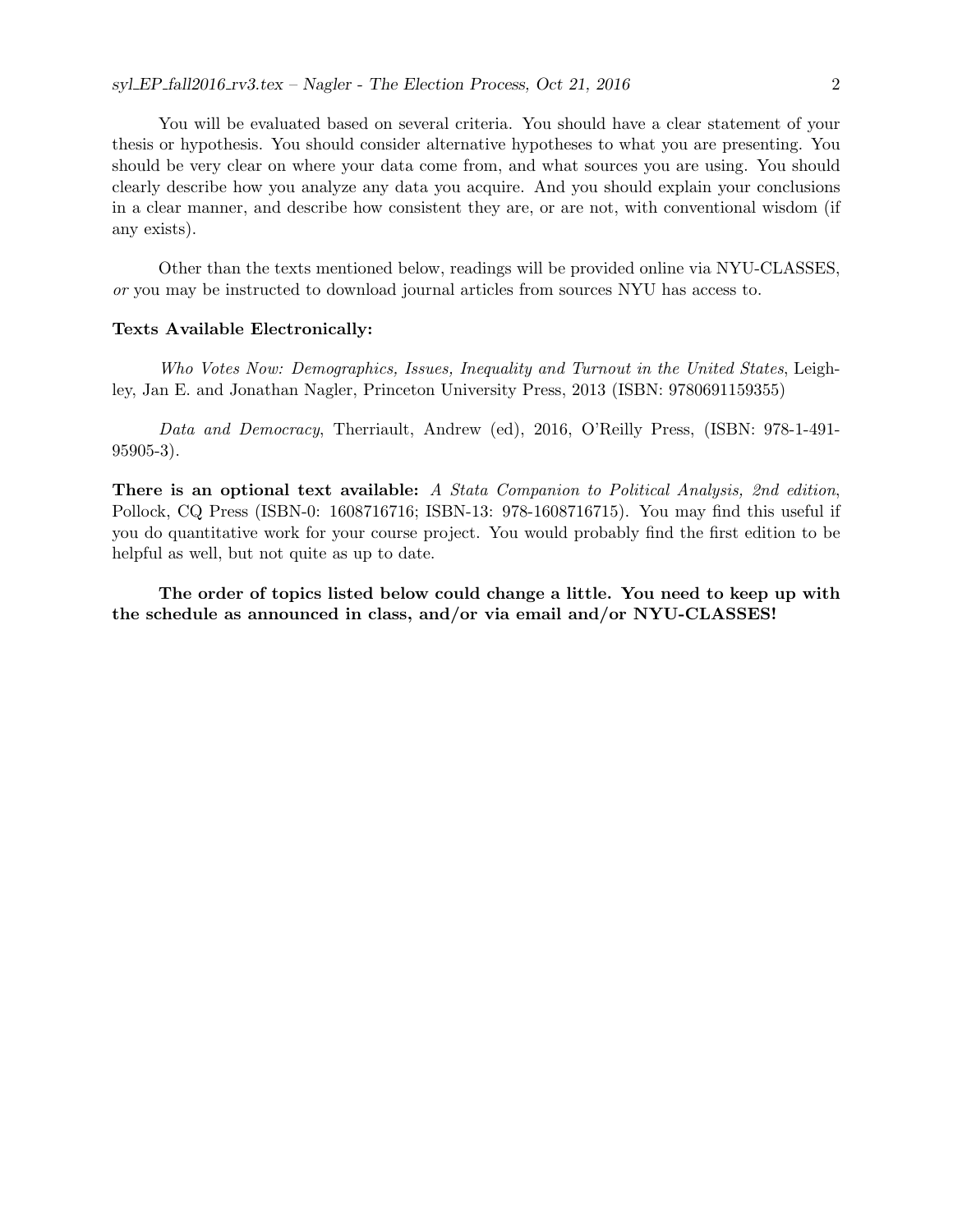#### Topics Covered

[Sep 6-8] Voter Decision Making: We are going to take a look here at the process leading up to the decision in the voting booth, with the famous 'funnel of causality' from The American Voter. Some things that influence voting behavior occur close to election time, other influences occur further away.

## • READING:

1. The American Voter, Chapter 2, "Theoretical Orientation".

[Sep 13] Predicting the 2012 Elections: We can try to predict the share of the national vote one candidate will get. These predictions are modelled on combinations of economic indicators and public opinion (presidential approval and consumer confidence). Note that these predictions do not depend on knowing about what the presidential campaigns do.

#### • READINGS:

- 1. "Editor's Introduction: Forecasting the 2012 National Elections," Campbell, PS, 2012.
- 2. "Forecasting in a Polarized Era: The Time for a Change Model and the 2012 Presidential Electionl," Abramowitz, PS, 2012.
- 3. "Forecasting the Presidential and Congressional Elections of 2012: The Trial-Heat and the Seats-in-Trouble Models," Campbell, PS, 2012.

[Sep 15-17] Data Analysis and Statistical Inference: Tables, correlations, and 'controlling for other factors'. We can not fit a statistics class inside a class on political behavior. But by doing a little work to understand how data is presented, and the simple logic of 'control variables' and spurious relationships – you can get take a big step towards developing an analytic understanding of Politcs.

### • READING AND LECTURES:

- 1. Statistics, by Freedman, et-al,  $4^{th}$  edition. Read Chapters 1 and 2.
- 2. The Essentials of Political Analysis, Pollock, Chapter 4, "Research Design and the Logic of Control" [Read Chapter 4, pages 79-93 in the  $3^{rd}$  edition.]
- 3. The Essentials of Political Analysis, Pollock, Chapter 5, "Making Controlled Comparisons". [Read Chapter 5, pgs 94-107 in the  $3^{rd}$  edition.]
- 4. The Cartoon Guide to Statistics, Chapter 11, Regression, only pages 187-198, 203-208 (you can skip other pages).

[Sep 26 - 30 (A)] Party ID (and issues): Where Does Party Identification Come From? There are two major strains of thought, each with 2 different variations within them. First, it can be thought of as a psychological attachment. This is closely related to it as a sociological (group-based) phenomenon. Second, it could be issue or performance based. Voters could choose their party-id based on the performance of the party in office: where performance might be measured based on economic outcomes (more or less economic growth), or on policy outcomes (delivering on a civil rights agenda). Rather than performance, one could also choose based on proximity on the issues.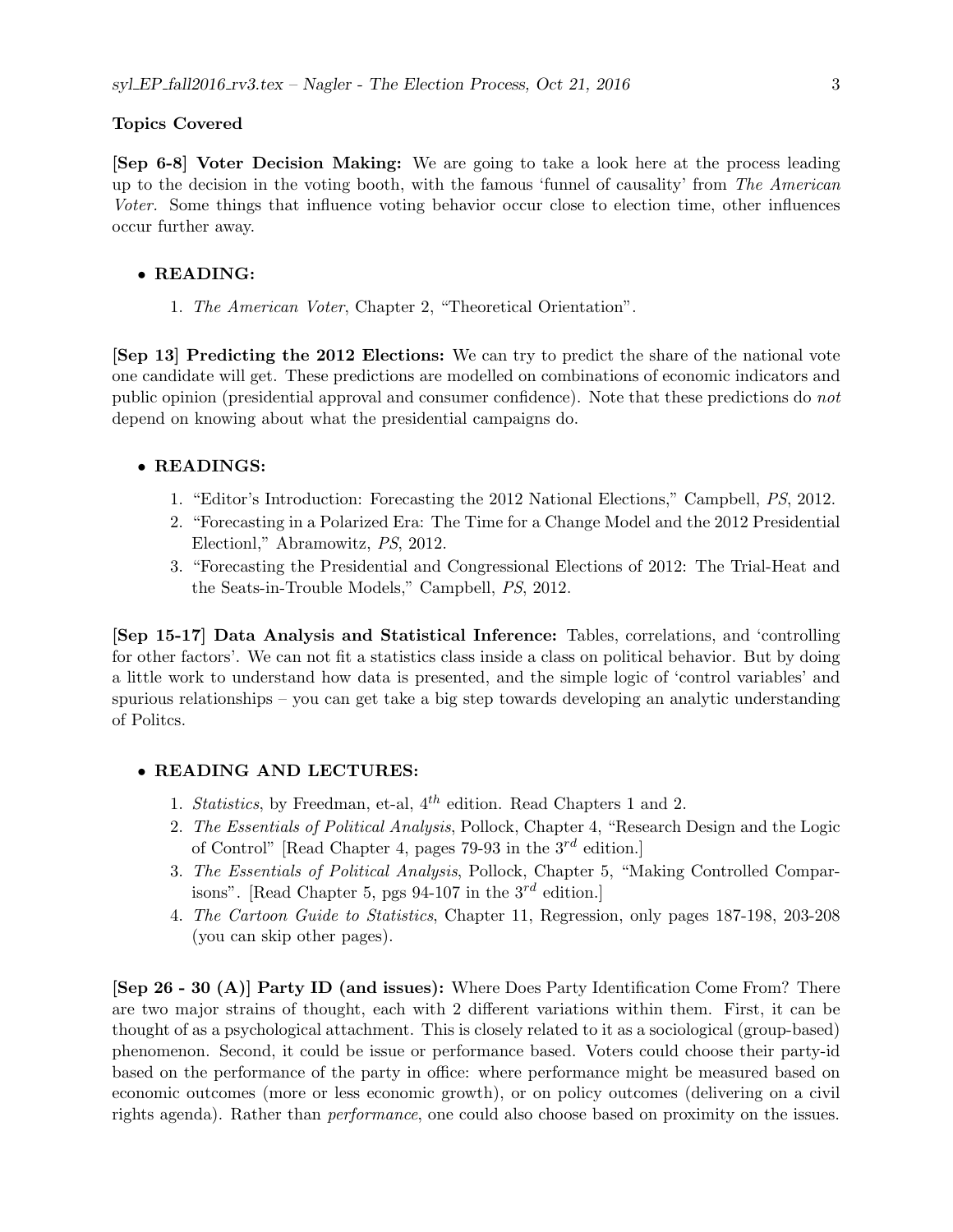## • READING AND LECTURES:

- 1. The American Voter, Chapter 7, "Development of Party-ID".
- 2. Lecture: Transmission of Party ID.
- 3. Lecture: Importance of Issues in development of Party Identification.

[Sep 26 - 30 (B)] Issues and the Vote: The issue positions of voters, combined with the issue positions of parties, is crucial to vote choice. All other things being equal, voters tend to vote for the party they are closest to. This is the fundamental statement of the spatial model – which informs our understanding of the role that issues play in elections. But issues can lie on different dimensions: some people think of politics as lying on one dimension (generally abbreviated as leftright ideology); other people think that politics has two distinct dimensions: a set of social issues and a set of economic issues. The economic issues are often issues of redistribution, or of 'the size of the state.'

## • READINGS AND LECTURES:

- 1. The impact of issues on vote choice.
- 2. The spatial model
- 3. Change and Continuity, Chapter 6, "Candidates, Issues, and Votes".

## [Oct 3 - 7] Issues, Spatial Model - Part II

# • READINGS AND LECTURES:

- 1. "Economics, Issues, and The Perot Candidacy: Voter Choice in the 1992 Election," Alvarez and Nagler, AJPS, 1995.
- 2. Analyzing Politics, Chapter 5 (selected pages), "The Spatial Model", p. 82-115.

[Oct 3 - 7] Issues, Candidates and Turnout: The issues offered voters influence their decision to vote.

## • READINGS AND LECTURES:

1. Who Votes Now, Chapter 5-7: Policy Choices and Turnout, On the Representativeness of Voters, and Conclusion. [Who Votes Now is available electronically from Bobst, so you will not find it on the CLASSES website.]

## [Oct 10-14] Moral Values vs Economic Values - Kansas

#### • READINGS AND LECTURES:

- 1. What's the Matter with Kansas, Frank, chapters 1, 3, 5, and 6.
- 2. "What's the Matter with What's the Matter with Kansas", QJPS, Bartels.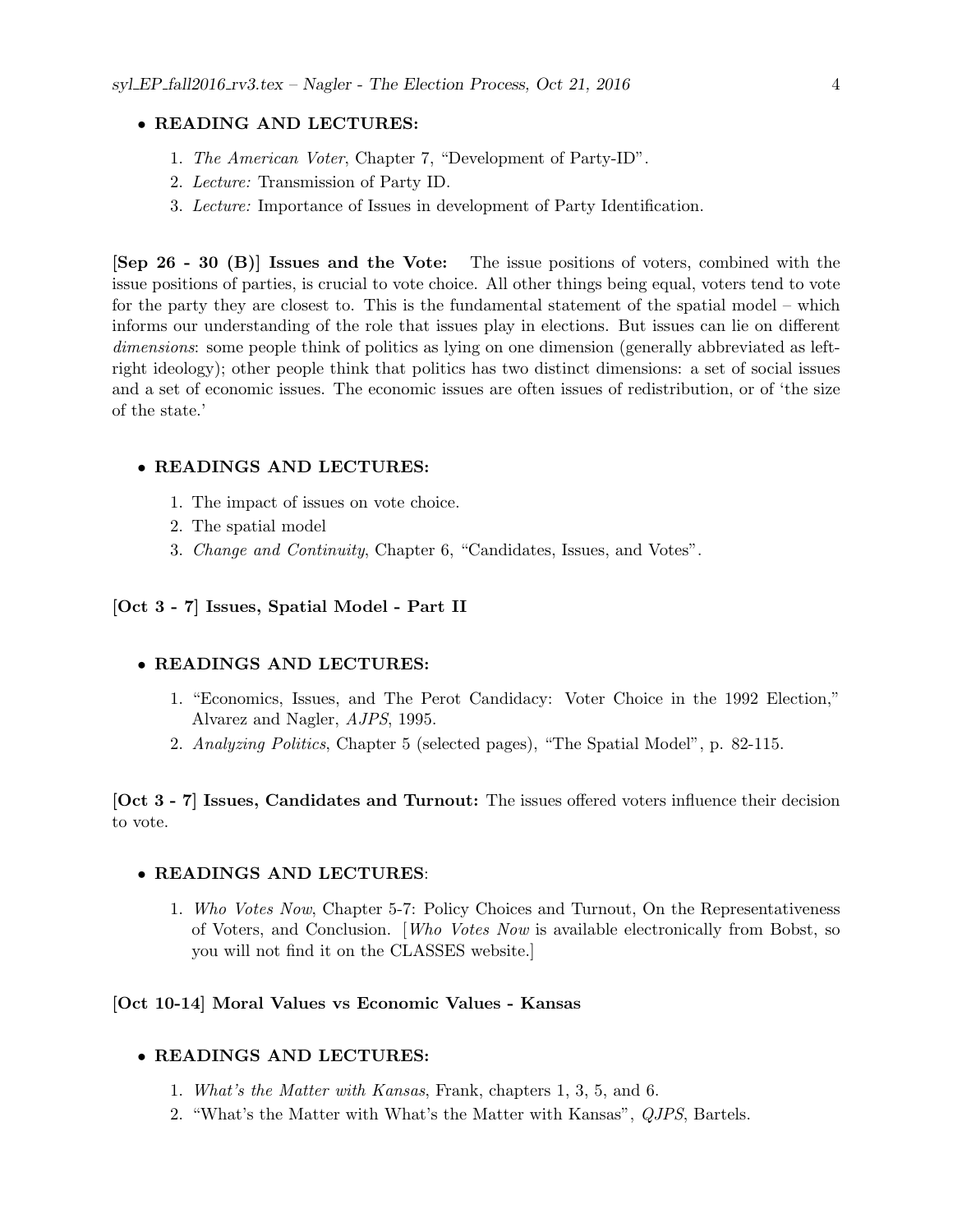#### [October 18 - Tuesday] MIDTERM

# [Oct 20] Group Class Presentation of Hypotheses, Research Design, and Data Collection Plan

[Oct 20, then Oct 26] Vote Choice by Demographics and by PID: Who votes for whom? Do all self-identified Democrats vote for the Democratic candidate in every election? If not, how often do Democrats vote Democratic? Do different demographic groups vote differently? If so, can we identify factors correlated with those demographic characteristics to explain the vote-choice?

## • READINGS AND LECTURES:

- 1. Gelman, et-al, QJPS, "Red-State, Blue-State"
- 2. Bartels, "Partisanship and Voting Behavior, 1952-1996," Bartels, AJPS, 2000.
- 3. "Explaining the Gender Gap in U.S. Presidential Elections, 1980-1992," Chaney, Alvarez, and Nagler, PRQ. [Optional]

[Oct 28] Economic Voting: The state of the economy has a huge impact on voter behavior. When the economy is good, voters reward the incumbent. When the economy is bad, voters punish the incumbent.

#### • READINGS AND LECTURES:

- 1. Linn, Nagler, and Morales, "Economics, Elections, and Voting Behavior," in Oxford Handbook, 2010.
- 2. TBA

# [Oct 31 - Nov 4] Data, Polling (and Social Media): SNAFU - CURRENTLY MIXING POLLING, DATA, AND CAMPAIGNS]

## • READINGS AND LECTURES:

- 1. Data and Democracy, Selected Chapters.
- 2. The Victory Lab: The Secret Science of Winning Campaigns, Issenberg, selected chap $ter(s)$ .
- 3. Get Out the Vote, Green and Gerber, 2nd edition, Chapter 12, "What Works, What Doesn't, and What's Next."
- 4. Essentials of Political Analysis, Chapter 6 "Foundations of Statistical Inference." [Chapter 5 in 2nd edition]
- 5. Focus Groups (including in-class viewing).
- 6. Shea, Campaign Craft, Chapter 6 "Prior Electoral Targeting".
- 7. Shea, Campaign Craft, Chapter 7 "Polling: The Focus of Strategic Vision".
- 8. Social Media, Reading TBA

#### • Lectures